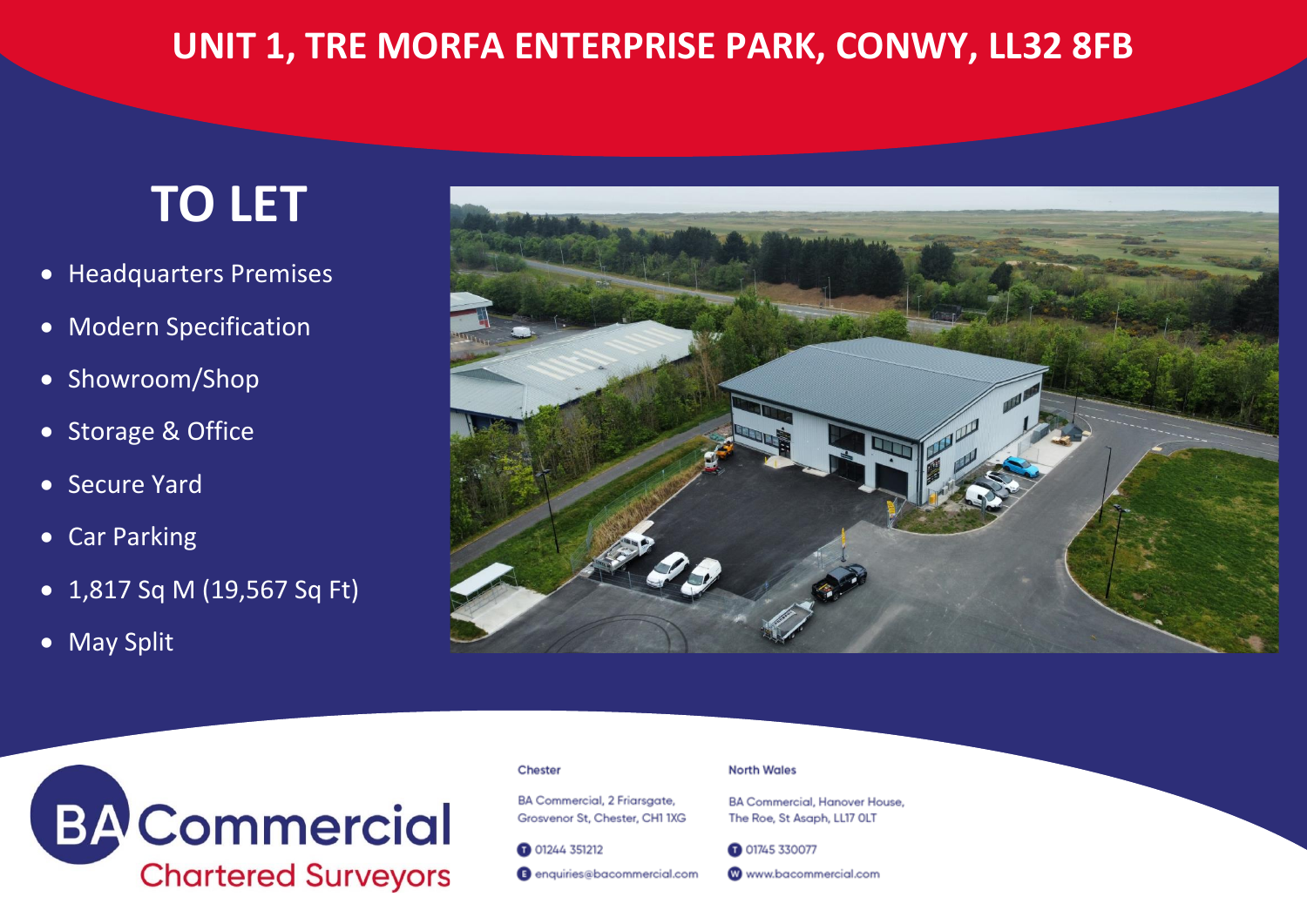#### **LOCATION**

Tre Morfa Enterprise Park is a newly developed industrial estate located just off Conwy Morfa Enterprise Park, which is well positioned immediately alongside the A55 with direct connections to Junction 17, thus enjoying superb accessibility throughout North Wales, the Port of Holyhead and to Chester, and the national motorway network.

Conwy Morfa Enterprise Park is a small modern quality Business Park, with major occupiers on the Estate including:

- Pharma Group
- Co-ordinated Surveys
- North Wales Fire & Rescue Service
- CGG Smart Data Solutions
- Synlab Group

# **Please refer to location plan.**





#### Chester

BA Commercial, 2 Friarsgate, Grosvenor St. Chester, CH1 1XG

01244 351212

**B** enquiries@bacommercial.com

**North Wales** 

**BA Commercial, Hanover House.** The Roe, St Asaph, LL17 OLT

01745 330077

**W** www.bacommercial.com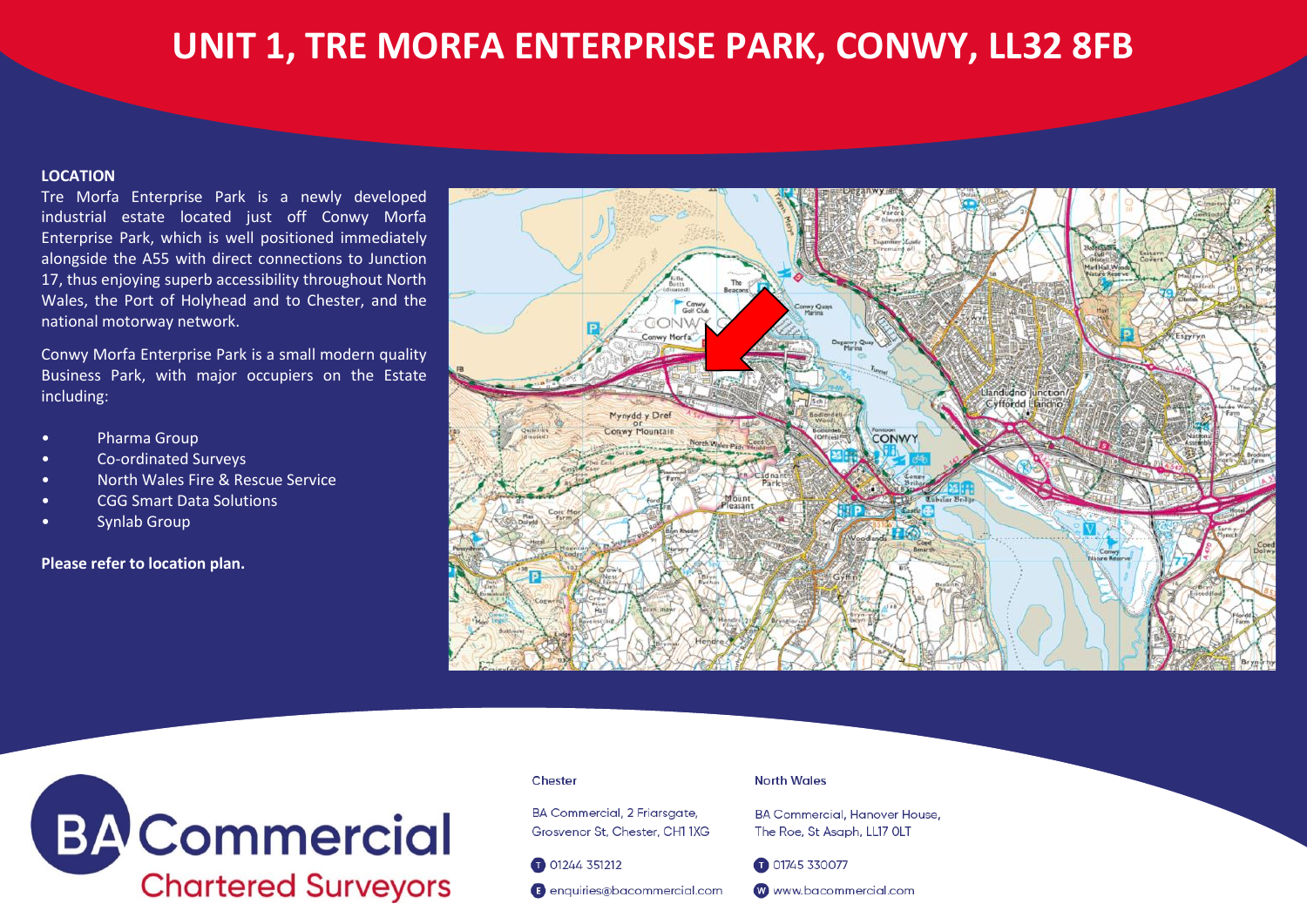## **DESCRIPTION**

The property comprises of a two storey new build detached purpose built industrial premises constructed of steel portal frame and finished to a good specification including:

- Plastic coated insulated panels
- Natural light panels
- Air conditioning
- Showroom/shop
- Secure yard
- Roller shutter door

#### **ACCOMMODATION/AREAS**

| <b>Floor</b>       | Sq m   | Sq ft  |
|--------------------|--------|--------|
| Ground             | 908.38 | 9,777  |
| <b>First</b>       | 909.61 | 9,790  |
| <b>Total (GIA)</b> | 1,817  | 19,567 |

#### **RENT**

Upon application.

### **RENT DEPOSIT**

A rent deposit may be requested depending on credit check.

# **RATES**

To be re-assessed.

### **SERVICES**

All main services are understood to be available or connected to the property subject to statutory regulations.

### **VAT**

All prices quoted are exclusive of but may be liable to Value Added Tax.

### **EPC**

The Energy Performance Asset Rating for this property is A - Certificate Reference Number: 9895-6242-9971- 5058-7378.

A full copy of the Energy Performance Certificate is available upon request from the agents.

### **LEGAL COSTS**

Each party is responsible for payment of their own legal costs incurred in documenting this transaction.

#### **AGENTS NOTE**

Under Money Laundering Regulations, we are obliged to verify the identity of a proposed purchaser/tenant once a sale/let has been agreed and prior to instructing solicitors. This is to help combat fraud and money laundering and the requirements are contained in statute. A letter will be sent to the proposed purchaser/tenant once the terms have been agreed.

### **CODE FOR LEASING BUSINESS PREMISES**

The attention of Landlords and prospective Tenants is drawn to the "RICS Code for Leasing Business Premises" which came into effect 1st September 2020. The full RICS Professional Statement is available for viewing on our [website](https://www.bacommercial.com/wp-content/uploads/2020/09/code-for-leasing_ps-version_feb-2020.pdf)

#### **PLANS/PHOTOGRAPHS**

Any plans or photographs forming part of these particulars were correct at the time of preparation and it is expressly stated that these are for reference, rather than fact.

### **VIEWING**

Strictly by appointment through the sole agents BA Commercial, Chester 01244 351212. APR22

**Howard Cole- [howard.cole@bacommercial.co](mailto:howard.cole@bacommercial.co)** 

## **SUBJECT TO CONTRACT**

# **BA** Commercial **Chartered Surveyors**

#### Chester

**BA Commercial, 2 Friarsgate,** Grosvenor St. Chester, CH1 1XG

01244 351212

enquiries@bacommercial.com

**North Wales** 

**BA Commercial, Hanover House,** The Roe, St Asaph, LL17 OLT

01745 330077

**W** www.bacommercial.com